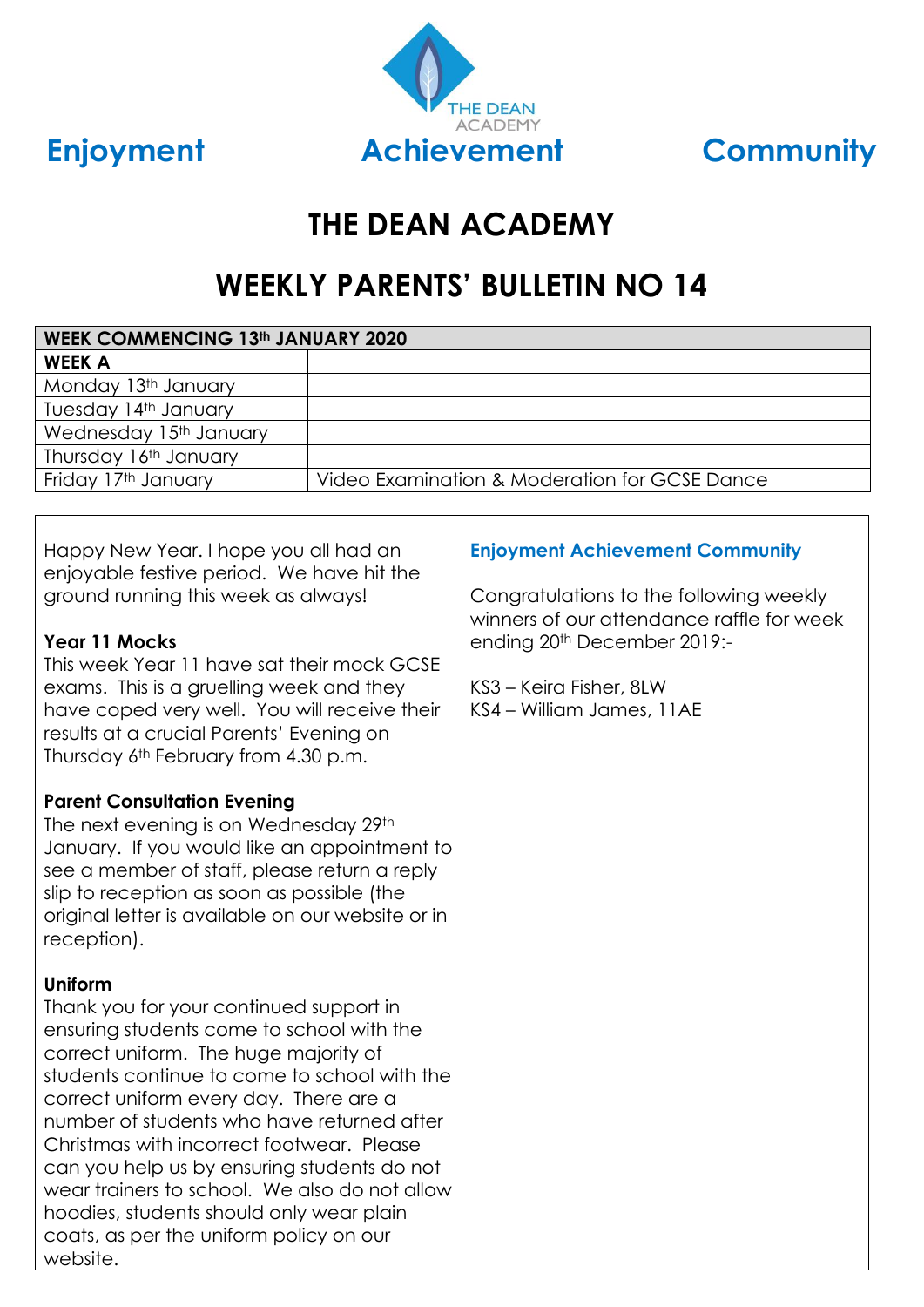

## **CAREERS NEWS**

#### **Next Steps: Post 16 Open Evenings**

Students in Year 11 have been made aware of a series of Open Days and Evenings at local post-16 providers. It is important to start exploring options for your son or daughter next year as soon as possible, and we will do work with them in school to support this. Please be aware that some Open Evenings for Sixth Forms are soon, see below, or the school's website for information:

Hartpury College – Saturday 11<sup>th</sup> January (booking essential on their website) The High School, Gloucester (co-educational Sixth Form) – Thursday 23rd January (5.00 – 8.30 p.m.)

Sir Thomas Richs' School (co-educational Sixth Form) – Thursday 6th February (6.30 – 9.30 p.m.)

## **SCHOOL BUS INFORMATION**

Students should carry their bus passes at all times and the passes are valid for the whole year. If a pass is lost or damaged a replacement pass will cost £5.00 obtainable from Shire Hall, Gloucester only.

If you need to obtain a replacement bus pass for your child please visit: [www.gloucestershire.gov.uk/applyforabuspass](http://www.gloucestershire.gov.uk/applyforabuspass) to pay for your pass online. Replacement passes can no longer be ordered and paid for by telephone. If you need to enquire about the spare seat scheme please visit: [www.gloucestershire.gov.uk/spareseat](http://www.gloucestershire.gov.uk/spareseat)

If you are enquiring about your existing spare seat application and you have received an email receipt from Shire Hall, this means applications are currently being processed and you will be contacted by email in due course with the outcome.

Alternatively, you may be able to find the information you require by visiting the Gloucestershire County Council website: [www.gloucestershire.gov.uk/education](http://www.gloucestershire.gov.uk/education) where council information and services can be accessed 24 hours a day. If a student misses a bus or is refused travel home because they do not have their bus pass, they should come back into the school so that parents can be contacted, or arrangements can be made to get them home.

If a student forgets their bus pass, they should see Theresa Whatley, Head's PA before 12.30 p.m. on the day who will contact Shire Hall to gain permission for the student to travel home that day otherwise, they may be refused travel home.

## **UNIFORM**

A reminder for parents that our school uniform and PE kit are compulsory for all students. Please see the school website for full details of the school uniform and PE kit. [www.thedeanacademy.org](http://www.thedeanacademy.org/)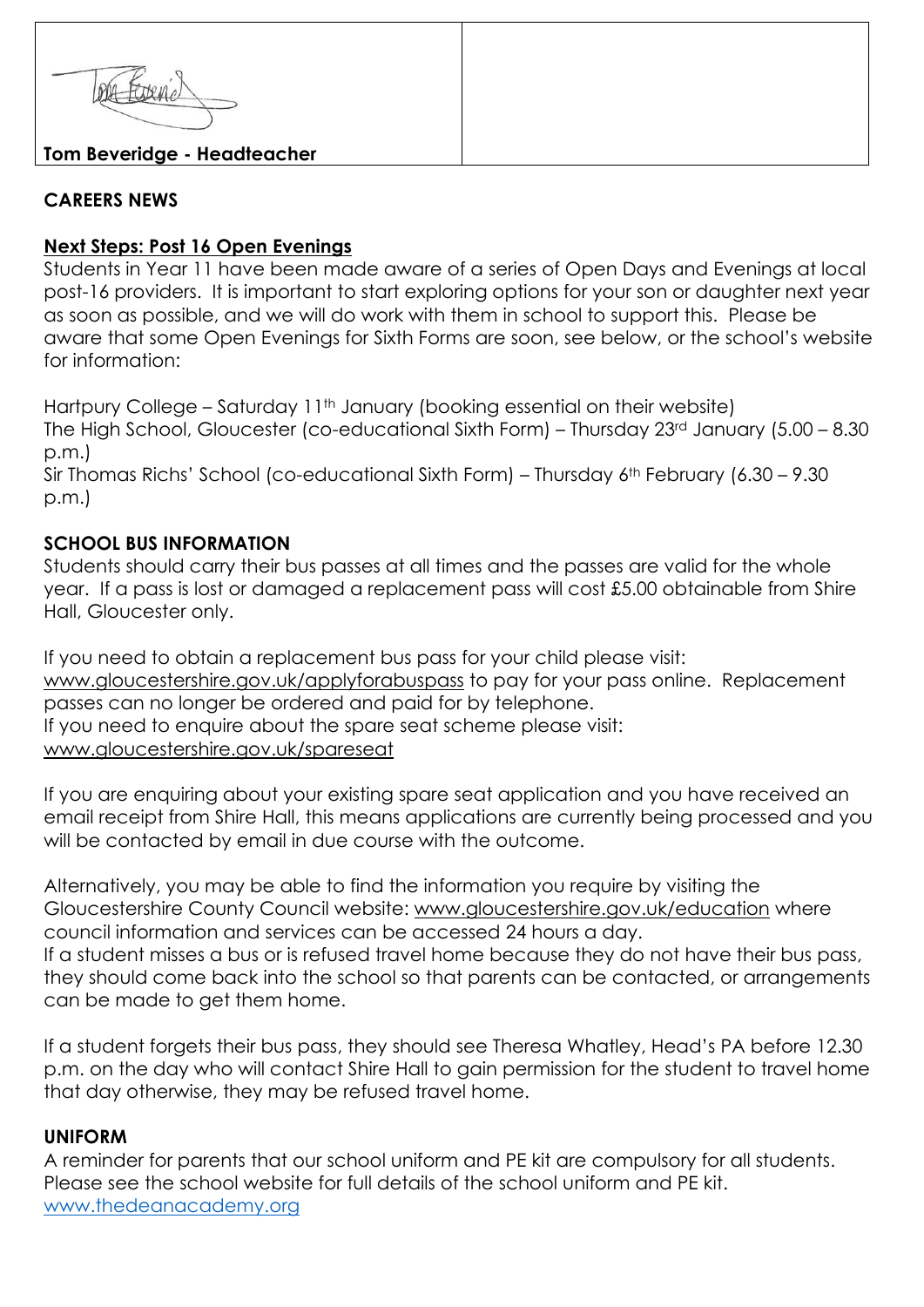**Our uniform suppliers are:-** Trutex Schoolwear, 99 Northgate Street, Gloucester, GL1 2AA, Tel No: 0845 521 0645, [www.gloucester.trutex.com](http://www.gloucester.trutex.com/)

**PE Kit is available from:** Macron Store, Unit 2.2, Barnwood Point, Corinium Avenue, Gloucester, GL4 3HX Tel No: 01452 386400, [www.macronstoregloucester.com](http://www.macronstoregloucester.com/)

#### **FREE SCHOOL MEALS**

Apply online for Free School Meals. Check to see if you are eligible. [www.gloucestershire.gov.uk/freeschoolmeals](http://www.gloucestershire.gov.uk/freeschoolmeals)

#### **LUNCHTIME AND AFTER SCHOOL CLUBS – 2019/2020**

| <b>DAY</b>        | <b>TIME</b>      | <b>CLUB/ACTIVITY</b>                                                                                                                                                | <b>VENUE</b>                          | <b>ADDITIONAL</b><br><b>DETAILS</b>                                                     | <b>STAFF</b>                          |
|-------------------|------------------|---------------------------------------------------------------------------------------------------------------------------------------------------------------------|---------------------------------------|-----------------------------------------------------------------------------------------|---------------------------------------|
| Monday<br>Week B) | $1.30 -$<br>2.10 | <b>Book Club</b>                                                                                                                                                    | G <sub>6</sub>                        | All years                                                                               | Miss Edwards                          |
| Monday            | $1.30 -$<br>2.10 | Basketball & Squash                                                                                                                                                 | Sports Hall &<br><b>Squash Courts</b> | All years                                                                               | Mr Glynn/Mrs<br>Jones/Mr<br>Stradling |
| Monday            | $1.30 -$<br>2.10 | Lunchtime<br>Homework Club                                                                                                                                          | C6                                    | All years - bring<br>your lunch along                                                   | Ms McCormick                          |
| Monday            | $3.15 -$<br>4.30 | Duke of Edinburgh                                                                                                                                                   |                                       | Boys & girls in<br>year 9 - 11                                                          | Ms Paton                              |
| Monday            | $3.15 -$<br>4.30 | After School<br>Homework Club<br>Free Late Bus -<br>please book in<br>Resources at break or<br>lunchtime. Bus will<br>leave school at<br>approximately 4.40<br>p.m. | Y1                                    | All years                                                                               | Ms McCormick                          |
|                   |                  |                                                                                                                                                                     |                                       |                                                                                         |                                       |
| Tuesday           | $1.30 -$<br>2.00 | <b>Biology Boosters &amp;</b><br>Cake!                                                                                                                              | S <sub>8</sub>                        | Year 10 & 11<br>Exam practice<br>with a sweet treat<br>to get the brain<br>cells going! | Mrs Rowlands                          |
| Tuesday           | $1.30 -$<br>2.00 | Ecoclub                                                                                                                                                             | E11                                   | All years                                                                               | Mrs Price                             |
| Tuesday           | $1.30 -$<br>2.10 | Badminton & Squash                                                                                                                                                  | Sports Hall &<br><b>Squash Courts</b> | All years                                                                               | Mr Glynn/Mrs<br>Jones/Mr<br>Stradling |
| Tuesday           | $1.30 -$<br>2.10 | Lunchtime<br>Homework Club                                                                                                                                          | C <sub>6</sub>                        | All years - bring<br>your lunch along                                                   | Ms McCormick                          |
| Tuesday           | $3.15 -$<br>4.30 | After School<br>Homework Club<br>Free Late Bus -<br>please book in<br>Resources at break or<br>lunchtime. Bus will<br>leave school at<br>approximately 4.40         | Y1                                    | All years                                                                               | Ms McCormick                          |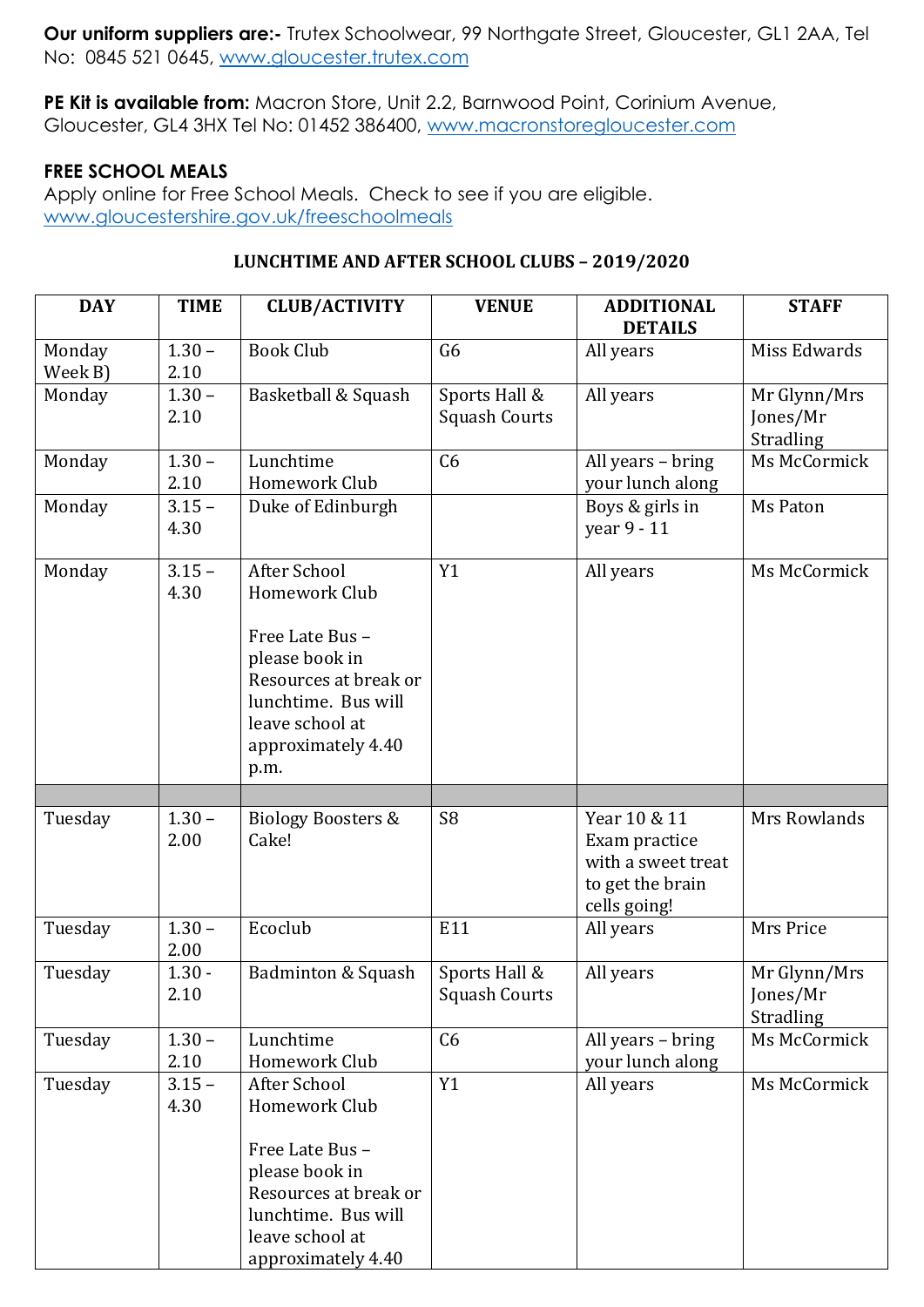|                      |                  | p.m.                                                                                                                               |                                                     |                                                                                              |                                                |
|----------------------|------------------|------------------------------------------------------------------------------------------------------------------------------------|-----------------------------------------------------|----------------------------------------------------------------------------------------------|------------------------------------------------|
| Tuesday              | $3.30 -$<br>4.30 | <b>Trebuchet Club</b>                                                                                                              | <b>P5</b>                                           | Year 9                                                                                       | Miss Lewis<br>Mrs Creed<br>Mr Webb<br>Mr Swain |
| Tuesday              | $3.30 -$<br>4.30 | <b>Creative Writing Club</b>                                                                                                       | G <sub>5</sub>                                      | All welcome                                                                                  | Mr McNeill                                     |
| Tuesday              | $3.30 -$<br>4.30 | Year 11 Geography<br>Revision                                                                                                      | E11                                                 | Year 11                                                                                      | Mrs Price                                      |
|                      |                  |                                                                                                                                    |                                                     |                                                                                              |                                                |
| Wednesday            | $1.30 -$<br>2.10 | Clay Club                                                                                                                          | A1                                                  | Year 7, 8 & 9<br>(Week B only)                                                               | Mrs Charles                                    |
| Wednesday            | $1.30 -$<br>2.10 | Code Club                                                                                                                          | Y block                                             | All years                                                                                    | Mr Warren                                      |
| Wednesday            | $1.30 -$<br>2.10 | Football & Squash                                                                                                                  | Sports Hall/<br>Astroturf &<br><b>Squash Courts</b> | All years                                                                                    | Mr Glynn/Mrs<br>Jones/Mr<br>Stradling          |
| Wednesday            | $1.30 -$<br>2.10 | Lunchtime<br>Homework Club                                                                                                         | C <sub>6</sub>                                      | All years - bring<br>your lunch along                                                        | Ms McCormick                                   |
| Wednesday            | $3.15 -$<br>4.30 | After School<br>Homework Club                                                                                                      | Y1                                                  | All years                                                                                    | Ms McCormick                                   |
|                      |                  | Free Late Bus -<br>please book in<br>Resources at break or<br>lunchtime. Bus will<br>leave school at<br>approximately 4.40<br>p.m. |                                                     |                                                                                              |                                                |
| Wednesday            | $3.30 -$<br>4.30 | <b>KS3 Booster Sessions</b>                                                                                                        | S <sub>6</sub>                                      | Open to Year 7 & 8<br>who need a bit<br>more guidance or<br>would like some<br>extra support | Mr Webb                                        |
| Wednesday            | $3.30 -$<br>4.30 | Physics Exam<br><b>Booster Session</b>                                                                                             | S <sub>1</sub>                                      | Year 10 & 11                                                                                 | Mr Child                                       |
|                      |                  |                                                                                                                                    |                                                     |                                                                                              |                                                |
| Thursday<br>(Week B) | $1.30 -$<br>2.10 | Debate Club                                                                                                                        | G <sub>6</sub>                                      | All years                                                                                    | Miss Edwards                                   |
| Thursday             | $1.30 -$<br>2.10 | Nurture Club                                                                                                                       | Nurture Room,<br>inside the<br>Library              | Year 7 Nurture<br><b>Group Students</b>                                                      | Miss Buckley                                   |
| Thursday             | $1.30 -$<br>2.10 | Clay Club                                                                                                                          | A1                                                  | Year 7, 8 & 9<br>(Week A only)                                                               | Mrs Charles                                    |
| Thursday             | $1.30 -$<br>2.10 | Girls Who Code Club                                                                                                                | Y block                                             | All years (girls<br>only)                                                                    | Mr Warren                                      |
| Thursday             | $1.30 -$<br>2.10 | Netball, Table Tennis<br>& Squash                                                                                                  | Sports Hall,<br>Studio &<br><b>Squash Courts</b>    | All years                                                                                    | Mr Glynn/Mrs<br>Jones/Mr<br>Stradling          |
| Thursday             | $1.30 -$<br>2.10 | Lunchtime<br>Homework Club                                                                                                         | C <sub>6</sub>                                      | All years - bring<br>your lunch along                                                        | Ms McCormick                                   |
| Thursday             | $3.15 -$<br>4.30 | <b>After School</b><br>Homework Club                                                                                               | Y1                                                  | All years                                                                                    | Ms McCormick                                   |
|                      |                  | Free Late Bus -<br>please book in<br>Resources at break or                                                                         |                                                     |                                                                                              |                                                |